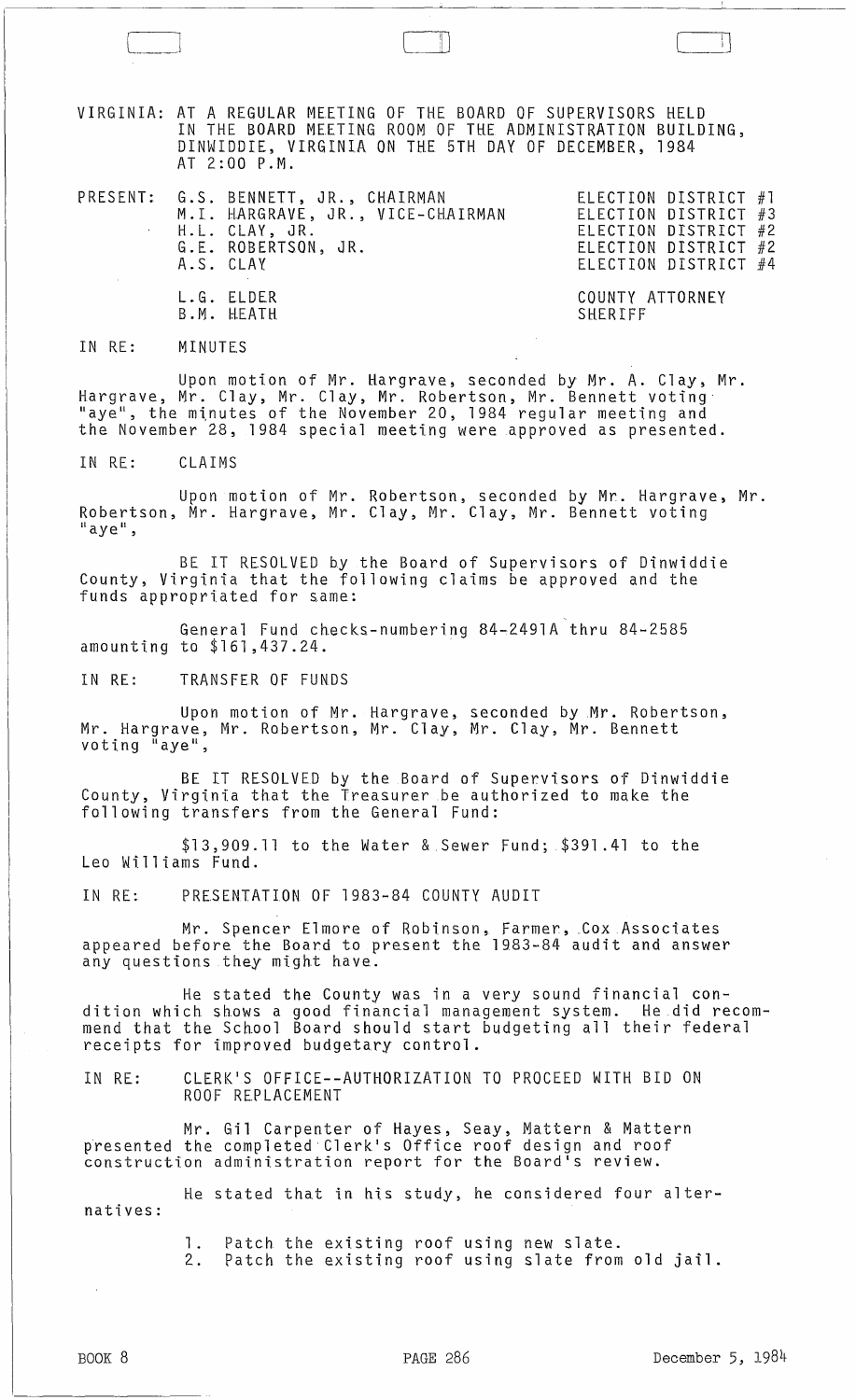3. Replace the existing roof using new slate. 4. Replace the existing roof using mineral fiber shingles.

Mr. Carpenter advised the Board that he attempted to investigate the structural integrity of the roof but would not be able to do a complete review until all the old slate is removed.

He stated that they eliminated the alternative of patching the roof entirely because it would only be a short term solution.

The estimates on total replacement using new slate is \$15,000; using mineral fiber shingles - \$9,400.

Mr. Carpenter stated his recommendation to the Board is to replace the existing roof using mineral fiber shingles for two reasons:

> **1.** The mineral fiber shingle is less expensive. 2. The mineral fiber shingle weighs less.

Mr. Carpenter showed the Board an outline of the area he recommended be replaced first. This section is farthest from the section where the addition will be located and is also the section where the roof is leaking at the present time. Mr. Carpenter then showed the Board a sample of a mineral fiber shingle<br>and stated that they also had a choice of colors. The mineral and stated that they also had a choice of colors.<br>fiber has a 30 year warranty.

The Board members agreed on the color black.

Upon motion of Mr. H. Clay, seconded by Mr. Hargrave, Mr. Clay, Mr. Hargrave, Mr. Clay, Mr. Robertson, Mr. Bennett voting "aye", Mr. Carpenter was authorized to proceed with the preparation of a bid package for replacement of the Clerk's Office roof as presented using mineral fiber shingles.

IN RE: TREASURER

المستنب

Mr. W.E. Jones presented his report for the month of November, 1984.

IN RE: APPROVAL OF AGENTS TO SELL COUNTY AUTO TAGS

Mr. W.E. Jones, Treasurer, appeared before the Board to request approval of the businesses and individuals to act as agents for the Treasurer to sell county auto tags.

Upon motion of Mr. Robertson, seconded by Mr. A. Clay, Mr. Robertson, Mr. Clay, Mr. Clay, Mr. Hargrave, Mr. Bennett voting "aye",

BE IT RESOLVED by the Board of Supervisors of Dinwiddie County, Virginia that the following businesses and individuals are authorized to act as agents for the Treasurer to sell county auto tags:

Namozine VFD; Darvills General Store - G.S. Cliborne, Jr.

رايا المستدلسة

IN RE: MAILING OF RECEIPTS FOR PAYMENT OF TAXES

Mr. Bennett stated that he received a suggestion from a new resident of the County for the Treasurer to consider in mailing receipts for tax payments. He stated that in other localities, two tax tickets are mailed to the individual, and they return one copy with their payment. This would save the Treasurer postage by not having to mail back a receipt.

Mr. Bennett stated another suggestion was to give a discount for early payment of taxes. Mr. Jones stated he would contact the individual and discuss these suggestions further.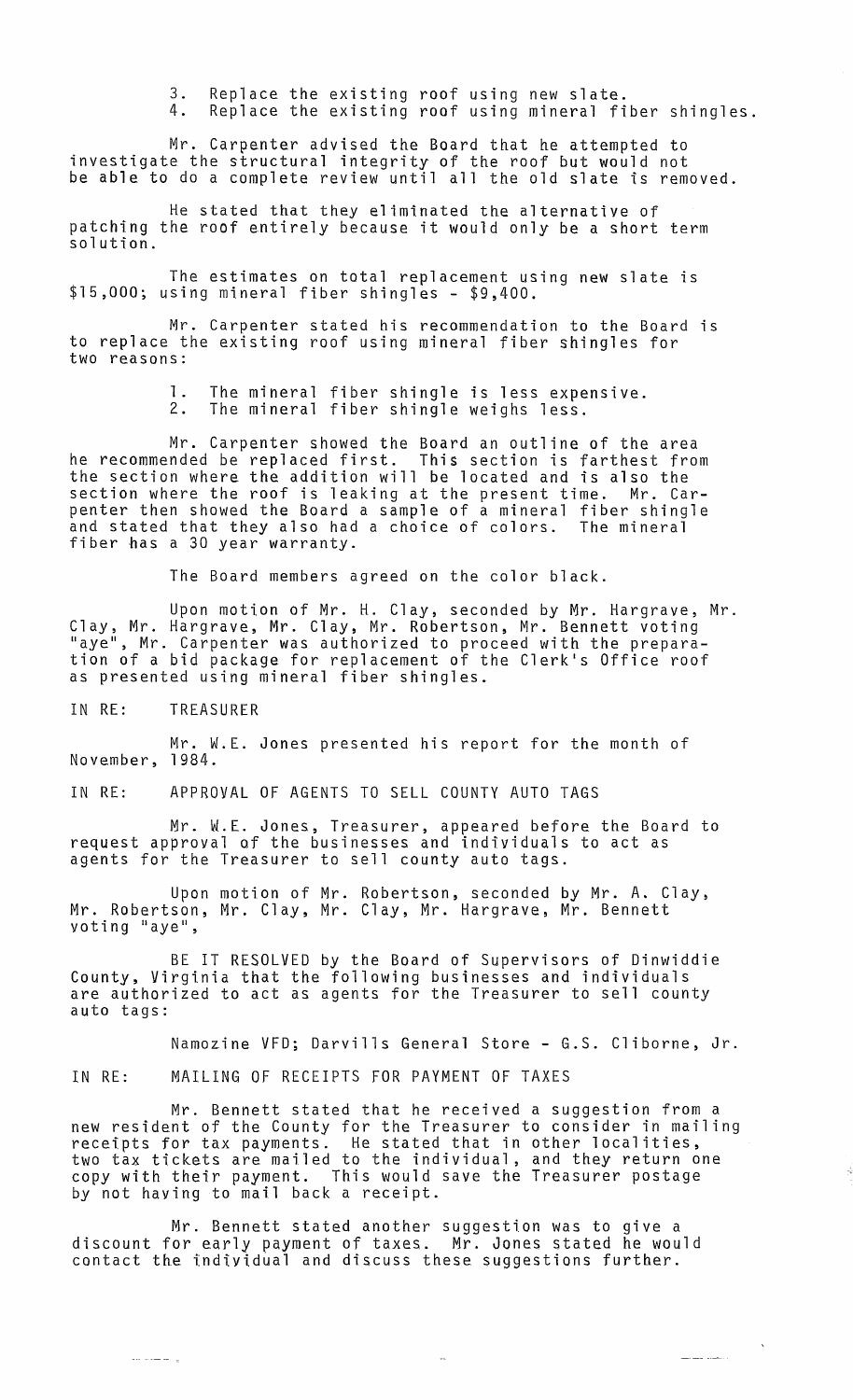Mr. Robertson stated he would like to see semi-annual tax payments considered again.

IN RE: BUILDING INSPECTOR

 $\begin{pmatrix} 1 & 1 \\ 1 & 1 \end{pmatrix}$ 

Mr. James L. Blaha presented his report for the month of November, 1984.

IN RE: ANIMAL WARDEN

Mr. L.A. Brooks, Jr. presented his report for the month of November, 1984.

IN RE: FEDERAL EMERGENCY MANAGEMENT AGENCY--GRANT FOR EMERGENCY FOOD AND SHELTER

Mrs. K.B. Talley advised the Board that the County has received a grant in the amount of \$10,181 from the Federal Emergency Management Agency for emergency food and shelter. The funds will be administered by the Department of Social Services and require no up-front money from the County.

IN RE: FENCE LAW--DISCUSSION OF LIVESTOCK PROBLEM

Mrs. Dorothy Butler, a resident of Rt. 648, DeWitt, appeared before the Board to discuss a problem she is having with a neighbor's cows and to request any assistance they could give. She stated that the' owner does not have an adequate fence to keep the cows confined and she has to constantly run them off her property.

Mrs. Butler added that she was not out to cause any farmer any harm and she could understand an accidental outage. However, this owner will not keep his cows confined and she did not know what else to do.

Mrs. Butler asked the Board's assistance by changing the law to require a person to keep their livestock confined.

Mr. L.G. Elder, County Attorney, explained what is commonly called a fence law. He stated that localities have the option of adopting an ordinance that would make the property line of every piece of property a boundary, and if livestock trespass onto another piece of property, the owner of the livestock is liable for whatever damage it might do. As it stands stock is itable for whatever damage it might do. As it stands to go to court to recover, but the fence law would put a more absolute liability on the owner of the livestock.

He added that the liability insurance rates would naturally go up for the farmer or livestock owner. The Farm Bureau is opposed to the law.

Mr. A. Clay stated that cows will get out once in a while but this particular individual's cows are out all the time ..

Mr. Elder stated that he wanted to make it clear that under the present law, it is not impossible to take the owner to court to recover damages-but it is almost impossible. He added that another alternative is to board the livestock and charge the owner for its keep.

Mrs. Butler gave the Chairman a copy of a suggestion for an ordinance that she drew up that would limit the number of outages to two or three times a year per owner.

Mr. Bennett stated he would turn the suggestion oyer to the County Attorney. He indicated that he 'wished that something could be done without having an affect on everyone, i.e. insurance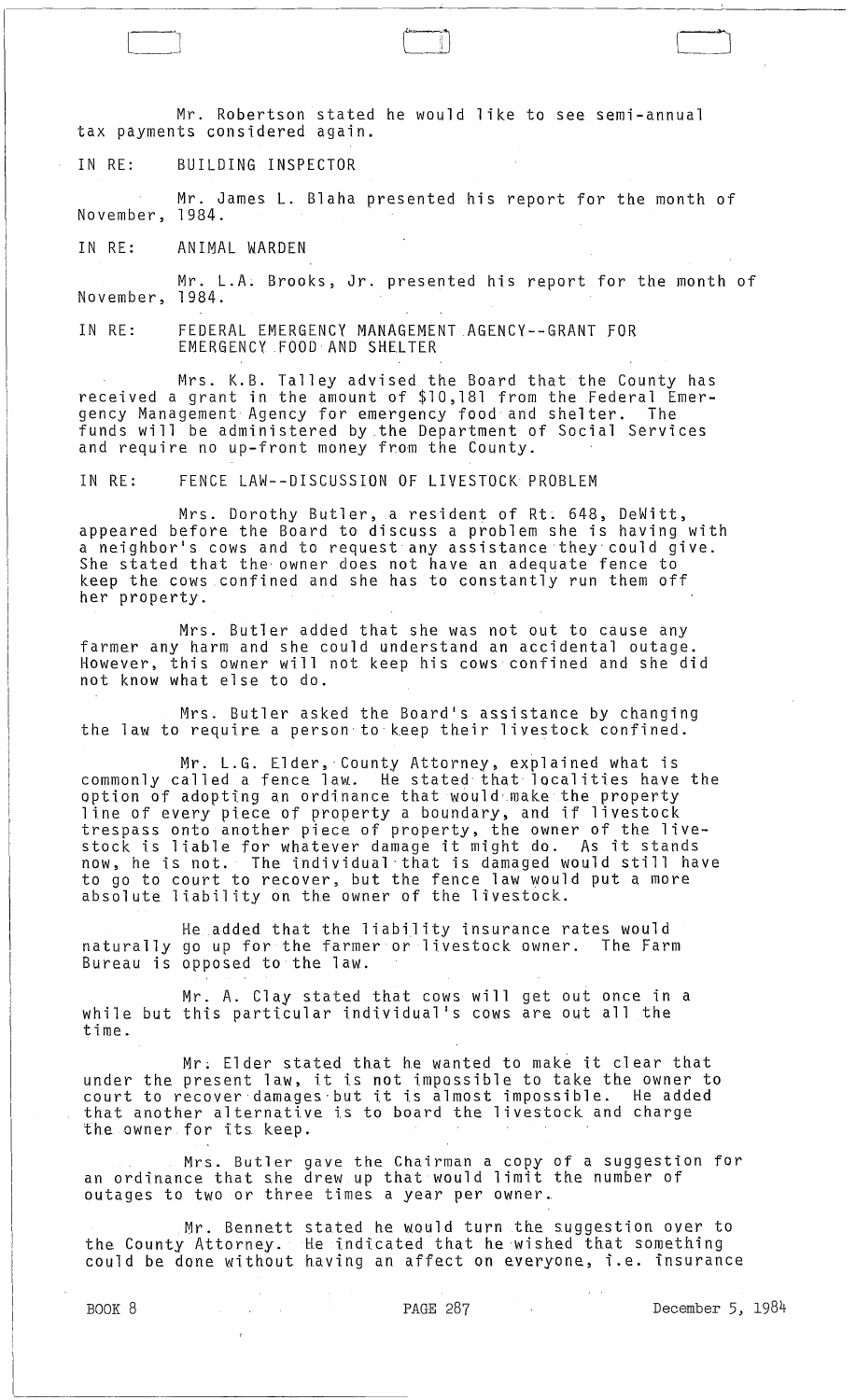premiums. Mr. A. Clay agreed, stating that he needed more time to review the law. He didn't want to enact something that would make things worse.

Mr. Hargrave suggested that a letter be written over the Board's signature to the individual involved that the Board has received this input and was considering a law that wouldn't really remedy the nuisance but could cause everyone to be liable because of what this one individual is doing.

Mr. Bennett stated he was in favor of that to start with. The ather Board members agreed. Mr. Hargrave added that Mrs. Butler and the other neighbors may want to get groups like the Farm Bureau involved.

Mr. Bennett advised Mrs. Butler and the other neighbors to document dates and times should they desire to go to court.

IN RE: VIRGINIA DEPARTMENT OF HIGHWAYS & TRANSPORTATION

Mr. Harold Dyson, Assistant Resident Engineer, Va. Dept. of Highways & Transportation, appeared before the Board to answer any questions they might have. He advised the Board that they have completed the work on Rt. 637 except for the final surfacing.

Mr. Robertson asked what procedure is used to put up street signs. The County Administrator stated the citizens buy the sign and the pole and the Highway Department will put it up and maintain it thereafter.

Mr. Robertson then asked when a road is not named if the proper procedure was to have the Director of Planning check a name through the CPDC clearinghouse. The County Administrator indicated that was correct. Mr. Robertson asked about naming of streets in new subdivisions. The County Administrator stated the subdivider is required to name and put signs on the streets before they are accepted.

IN RE: FORD VFD--REQUEST FOR COUNTY PARTICIPATION IN NEW VAN

Mr. Gray Davis, Acting Chief, Ford VFD, stated that the Ford VFD is using an old 1972 Dodge C&P surplus van to haul personnel and, mechanically, they cannot depend on it anymore.

He stated he obtained four bids, two from Chevrolet, one from Ford and one from Dodge. The Department selected the Ford van at a cost of \$11,876. He stated they are requesting the County share in one-half the cost which would be \$5,938.

Mr. Bennett stated he made the Board aware of Ford's request at the last meeting and the Board has participated in a similar manner with other departments in the past.

Mr. Hargrave asked if it was really needed. Mr. prove a sked it it was really needed. Mr.<br>Davis stated it was. He said they would like to raffle the old van and put the money back into the department. The County Attorney stated it could not be raffled but could be sold at the County's public auction.

Mr. Davis stated the low bid was \$9,606 but when they added emergency lights, special paint, and an additional two added emergency rights, special pathl, and an additional two<br>feet on the chassis, it came to within \$200 of the van they selected. This van would be ready to put on the road when delivered.

Mr. Robertson moved that the County participate in one-half of the purchase of a new Ford van as presented fOr the Ford VFD, cost \$5,938. Mr. A. Clay seconded the motion.

Mr. H. Clay questioned the purchasing procedures of the fire department. The County Administrator stated the County was

 $\begin{tabular}{lllllll} \toprule \small{0.2mm}{0.2mm} \multicolumn{2}{c|}{\hspace{-2.2mm} \textbf{m} \hspace{-2.2mm} \textbf{m} \hspace{-2.2mm} \textbf{m} \hspace{-2.2mm} \textbf{m} \hspace{-2.2mm} \textbf{m} \hspace{-2.2mm} \textbf{m} \hspace{-2.2mm} \textbf{m} \hspace{-2.2mm} \textbf{m} \hspace{-2.2mm} \textbf{m} \hspace{-2.2mm} \textbf{m} \hspace{-2.2mm} \textbf{m} \hspace{-2.2mm} \textbf{m} \hspace$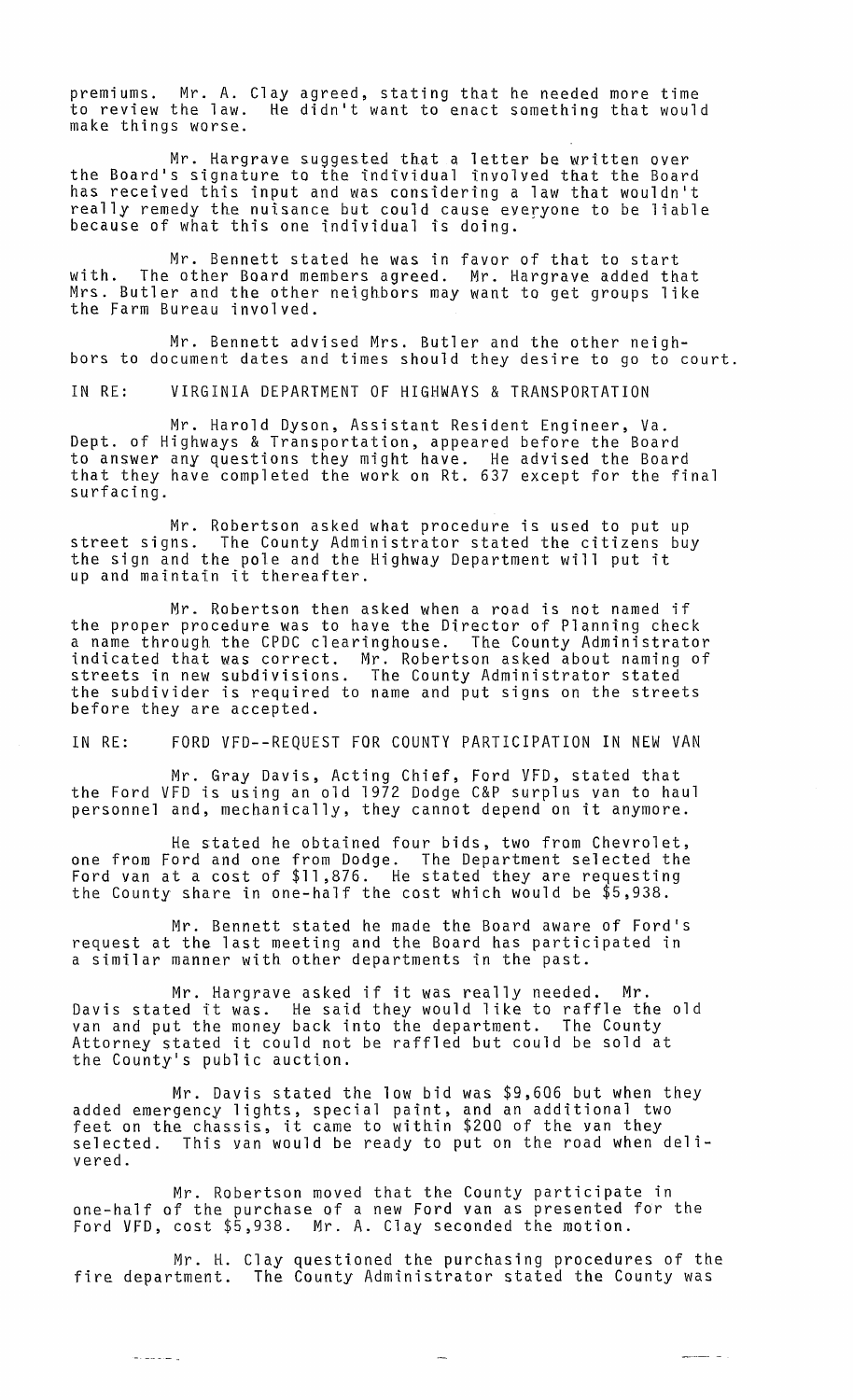only providing funding and was not involved in the fire departmentis purchasing procedures.

Mr. Robertson, Mr. Clay, Mr. Clay, Mr. Hargrave, Mr.<br>Bennett voted "aye".

IN RE: DISPOSITION OF SURPLUS MOBILE RAOIOS

Wendy Quesenberry, Admin. Assistant, appeared before the Board to discuss the disposition of mobile radios replaced by new radios for the Sheriffls Oepartment.

She stated the radios have been checked out by the Motorola shop and are as follows:

One (1) Motorola, Three (3) RCA's and Two (2) G.E.'s are in satisfactory condition for use.

Four (4) RCA's and One (1) G.E. need about one hour of work to repair. One (1) RCA will require a little more time.

She advised the Board that Old Hickory VFD has requested one radio for their new pumper. The Probation Officer has requested a radio for his car and she would like to put two of the G.E. radios in the hazardous materials van.

She also advised the Board that RCA has been sold to Tactel and when the parts in stock run out, there will be no more parts available for RCA radios.

She recommended that Old Hickory VFO be given an RCA for their truck; that the Probation Officer be given the Motorola radio and that the two G.E. radios be placed in the hazardous materials van. She also recommended that the five RCA radios and one G.E. be repaired while parts are available. Sheriff Heath stated that the Probation Officer needed a radio in his car and agreed with leaving all three frequencies used by his department in the radio.

Mr. Hargrave stated that'he would rather not put the old RCA radios back into service. He recommended that the Motorola be given to the Probation Officer; the G.E. be repaired and given to Old Hickory VFO and the other two G.E. radios be placed in the Hazardous Materials van. Mrs. Quesenberry stated that two radios were needed in the van because, all four frequencies will not fit in one radio due to the spread.

Mr. Robertson suggested that the RCA radios be distributed evenly between the fire departments for use in their private vehicles. The County Administrator stated those radios were purchased by a federal grant and if not used, the County would have to *beturn* them.

Upon motion of Mr. Hargrave, seconded by Mr. Robertson, Mr. Hargrave, Mr. Robertson, Mr. Clay, Mr. Clay,:Mr. Bennett voting "aye", Mrs. Quesenberry was authorized to make the following disposition of mobile radios:

1. Install the Motorola radio, with its present frequencies, in the Probation Officer vehicle.

2. Repair the G.E. radio and order a 39.98 crystal for it to be installed in the Old Hickory VFO new pumper.

3. Install the two G.E. radios that are in good shape in the hazardous materials van and order a 39.98 crystal for one of them.

4. Return the RCA radios to the state agency from which they came.

 $\begin{array}{|c|} \hline \hline \hline \hline \hline \hline \hline \hline \end{array}$ 

 $\Delta$  , and  $\Delta$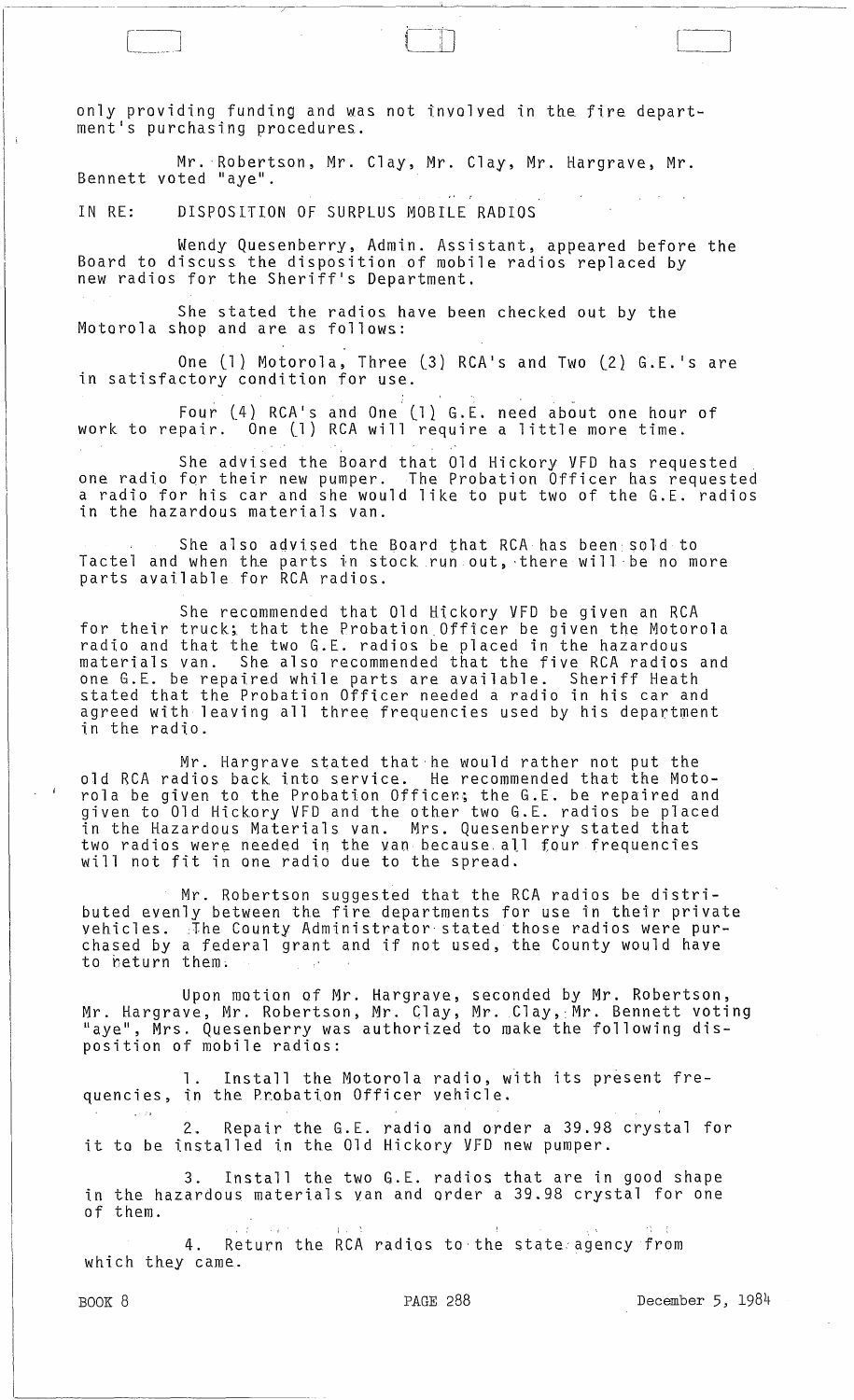IN RE: OLD HICKORY VFD--USE OF 39.50 FREQUENCY

Mrs. Wendy Quesenberry, Admin. Assistant, advised the Board that Old Hickory VFD has requested that the 39.50 crystal remain in the mobile radio the County is allocating to their new pumper. This will allow Old Hickory to communicate with the Stony Creek VFD as authorized by the Board at its April 18, 1984 meeting. The 39.44 and 39.54 crystals will be removed.

Sheriff Heath stated this was agreeable to him.

Upon motion of Mr. Hargrave, seconded by Mr. A. Clay, Mr. Hargrave, Mr. Clay, Mr. Clay, Mr. Robertson, Mr. Bennett<br>voting "aye", the use of a 39.50 crystal was approved for the mobile radio given to Old Hickory VFD for use in their new pumper.

IN RE: REAPPOINTMENTS--DINWIDDIE COUNTY WATER AUTHORITY

Mr. Hargrave nominated Mr. John Clements for reappointment to the Dinwiddie Co. Water Authority. Mr. A. Clay nominated Mr. Joe Patterson for reappointment to the Dinwiddie Co. Water Authority. Mr. Robertson seconded both nominations.

Mr. Hargrave, Mr. Clay, Mr. Robertson, Mr. Clay, Mr. Bennett voting "aye", Mr. John Clements and Mr. Joe Patterson were reappointed to the Dinwiddie County Water Authority, terms expiring December 31, 1988.

IN RE: APPOINTMENTS--TRANSPORTATION SAFETY COMMISSION

Upon motion of Mr. H. Clay, seconded by Mr. A. Clay, Mr. Clay, Mr. Clay, Mr. Robertson, Mr. Hargrave, Mr. Bennett voting "aye", the following appointments and reappointments were made to the Transportation Safety Commission, terms expiring December 31, 1985:

Mr. G.S. Bennett, Jr. was appointed; Mr. Brian Billings was reappointed; Mr. T.E. Gibbs was reappointed; Mrs. Rebecca Tilson was appointed; Mr. Kenny Tyree was reappointed; Mrs. Barbara Wilson was reappointed; and Mr. Max Roberts was appointed.

IN RE: STREETLIGHTS--LEE BOULEVARD EXTENDED & WEST STREET

The County Administrator stated that the Vepco representative reviewed the location of streetlights for Lee Boulevard Extended and West Street and recommended that a streetlight be approved for each. Their location will meet the streetlight requirements.

Upon motion of Mr. Robertson, seconded by Mr. H. Clay, Mr. Robertson, Mr. Clay, Mr. Clay, Mr. Hargrave, Mr. Bennett voting "aye", one streetlight was approved to be located on Lee Boulevard Extended and one streetlight was approved to be located on West Street.

IN RE: FENCING--NORTHERN DINWIDDIE TRASH LOCATION

The County Administrator advised the Board that the estimate on welded wire for the trash location in the Northern end of the County is \$2,000. Chain link fence would be an additional \$1,000. The fence to be erected would be determined after discussion with the property owner.

IN RE: ROUTE 672 BRIDGE

The County Administrator stated that the discussions with the railroad an the Rt. 672 bridge are moving forward. The additional height and grade requirements of Norfolk & Western Railway have not changed.

IN RE: EXECUTIVE SESSION

Upon motion of Mr. A. Clay, seconded by Mr. H. Clay,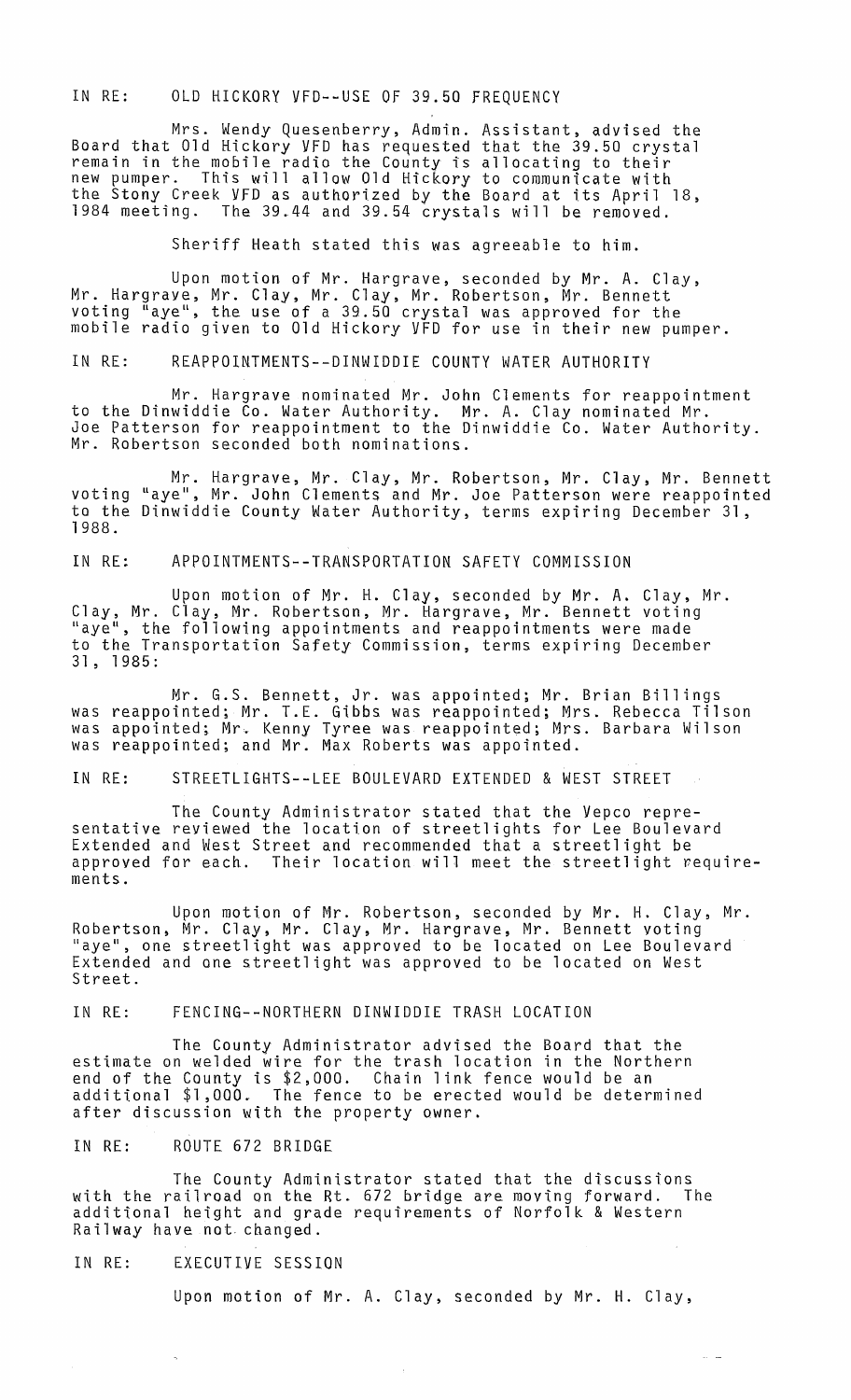Mr. Clay, *Mr.* Clay, Mr. Robertson, Mr. Hargrave, Mr. Bennett voting  $"$ aye", pursuant to Sec. 2.1-344(1) and (6) of the Virginia Freedom of Information Act, the Board moved into Executive Session at 3:54 P.M. to discuss legal and personnel~atters~ The meeting reconvened into Open Session\_ at.5:15 P.M.

## IN RE: ADJOURNMENT

 $\overline{\phantom{0}}$ 

Upon motion of Mr. Robertson, seconded by Mr. Hargrave, Mr. Robertson, Mr. Hargrave, Mr. Clay, Mr. Clay, Mr. Bennett voting "aye", the meeting was adjourned at 5:16 P.M. <u>S. S. Bennett J.</u><br>G.S. BENNETT, JR., CHAIRMAN

ATTEST: